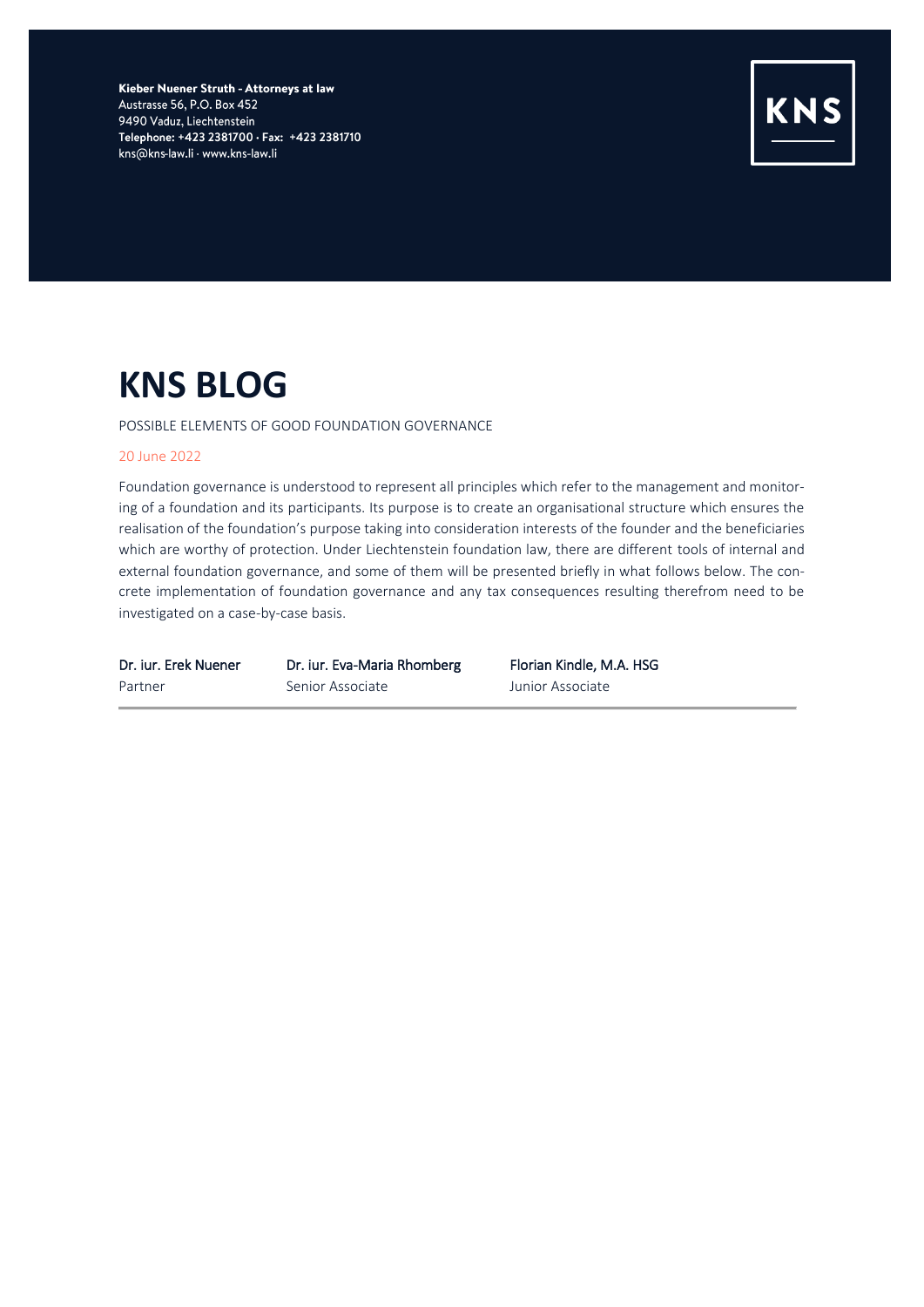## **POSSIBLE ELEMENTS OF GOOD FOUNDATION GOVERNANCE**

## **Definition**

In line with the term "corporate governance", foundation governance is understood to mean all principles and rules which refer to the management and monitoring of a foundation, including the position of the various participants in the foundation (e.g. founder, beneficiaries, etc.).

Under Liechtenstein foundation law, the basis for the implementation of clear governance rules has been created. In addition, other laws such as the Trustee Act (TrHG), the Due Diligence Act (SPG) and the related Ordinance (SPV) provide that the governing bodies of foundations have certain obligations designed to put in place protection against misconduct by the foundation council or other governing bodies, to create a fair balance between management and monitoring, and to ensure the realisation of the founder's wishes and foundation governance in the wider sense.

## **Purpose**

The purpose of foundation governance is the creation of a fair system of checks and balances, i.e. of adequate rules regarding the organisation and management of a foundation, which are designed to protect the foundation and its participants in particular, but not exclusively, against misconduct by the foundation council (including other governing bodies). Governance rules may also include guidance to the foundation management on their tasks and the expectations placed by the founder on them.

## **Significance**

Foundation governance enables founders, upon a foundation's creation or at a later point in time, to define an organisational structure to be followed by the foundation's governing bodies with the aim to implement the realisation of the foundation's purpose laid down by the founder in the declaration of establishment in the long term, thus making sure that the foundation does not slowly become estranged from the founder's original wishes during the term of the foundation. Practice has shown on more than one occasion that over time and especially in cases in which the founder is deceased and the beneficiaries have conflicting interests, it is very helpful that the founder has left at least rudimentary guidance. Otherwise, a great amount of time must be spent on determining the historical wishes of the founder, and there is a risk that the beneficiaries doubt the so determined visions and wishes of the deceased founder, in particular if they do not match their own. Adequate governance rules are thus conducive to monitoring and ensuring the realisation of the founder's wishes by the foundation management in the long term.

Foundation governance also makes it possible to do justice to the interests of the foundation beneficiaries in line with the foundation's purpose and legal restrictions. The longer a foundation's term is, the more important this becomes. It is a fact that the living circumstances and both the economic and the political situation change constantly. It would be an illusion to assume that a founder can foresee these changes. Any such changes may include changes in society, the internationalisation/globalisation of his/her own family, the sale of a family business, the number of family members, harmony within the family, the personal maturity and the expertise of beneficiaries and many other things. These changes require legal flexibility and good communication with the foundation participants, especially with the beneficiaries. In this context, good foundation governance can be used as a tool to minimise the risks associated with these changes.

From a *de lege lata* point of view, foundations are characterised by the fact that, by contrast to other types of legal entities, there is no corporative element (e.g. shareholders' general meeting and other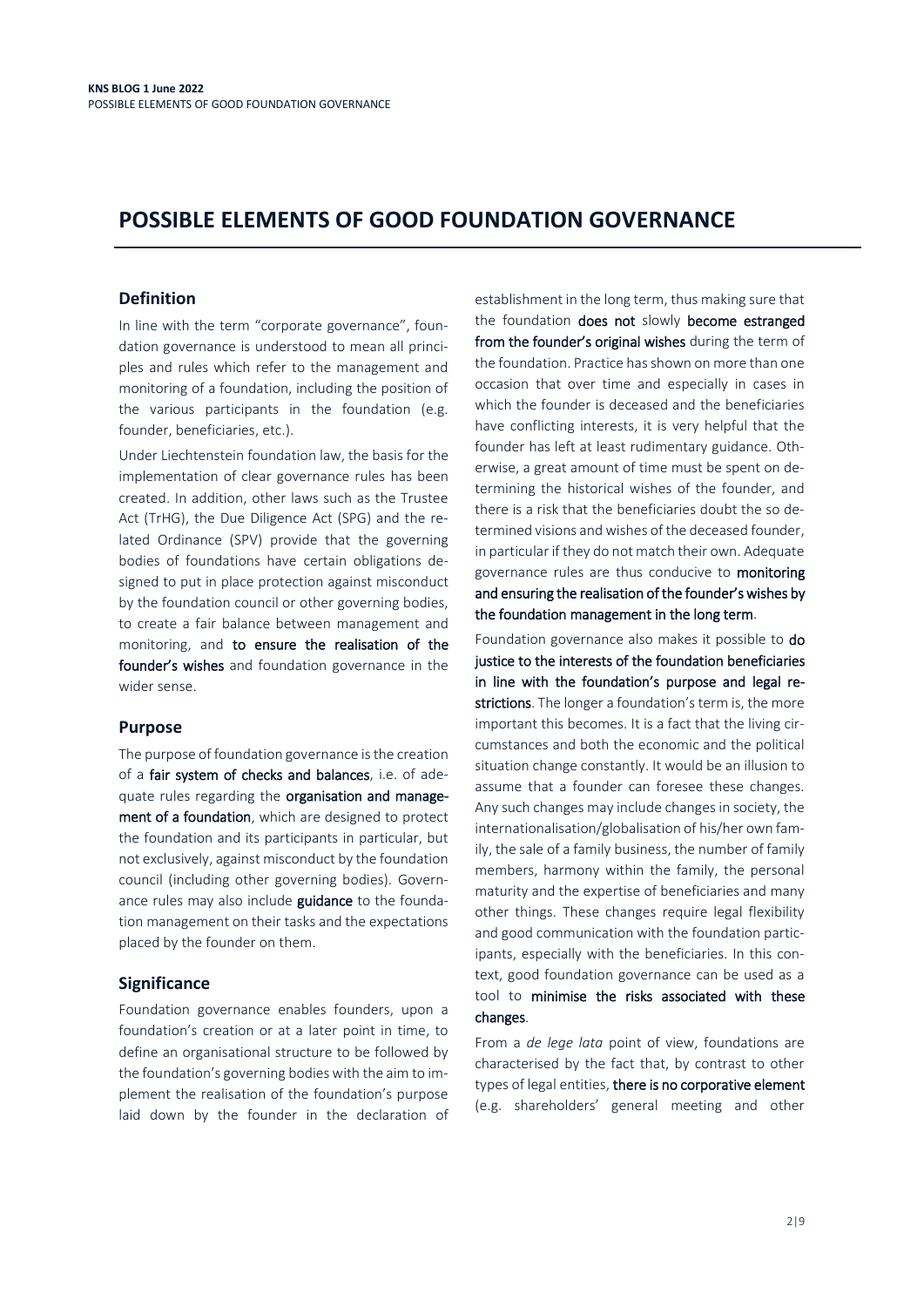membership rights as for corporations). A foundation, as a legally independent special-purpose fund, has no shareholders who, by virtue of their position as owners, may exercise control over the foundation. This results in an aggravation of the conflict between principal and agent and in an increased exposure of the foundation to abuse, even if the foundation is always subject to judicial supervision. On the one hand, the logical consequence is that the monitoring mechanisms implemented for foundations should be stricter than those implemented for corporations or partnerships. On the other hand, however, this should not result in the creation of a rigid and bureaucratic legal entity.

## **Tools**

## **1. Mandatory tools by virtue of the law**

Under Liechtenstein foundation law, judicial supervision represents a tool of (external) foundation governance which has been laid down to be applicable to any and all foundations entered in Liechtenstein in the commercial register or deposited therein. There is no exception and this is mandatory. Only commonbenefit foundations are required to be subject to supervision by the Foundation Supervisory Authority (STIFA). These two tools of foundation governance cannot be contractually set aside or restricted by the founder or by the other participants in the foundation, as a result of which there is a legally defined minimum standard of foundation governance in all cases.

## 1.1. Judicial supervision

Article 552 § 35 of the Liechtenstein Persons and Companies Act (PGR) provides that all foundation participants are permitted to file an application to the court for measures in special non-contentious proceedings. Inter alia, this includes the right to file an application to the Princely Court of Justice (*Fürstliches Landgericht*) for supervisory measures such as the removal of governing bodies of the foundation or the conduct of a special audit, the annulment of foundation council resolutions as well as the modification of the foundation's purpose or other contents of the foundation documents.

The right laid down in Article 552 § 35 PGR is irrespective of whether the foundation is subject to internal or external supervision or not, and it cannot be contractually set aside or restricted by the founder.

In urgent cases and on the basis of a communication from the Foundation Supervisory Authority or the Office of the Public Prosecutor, the supervisory court can exercise the powers mentioned above and issue the necessary orders ex officio. A case is deemed to be urgent in particular if there is a strong suspicion that a governing body of the foundation has committed a punishable act.

## 1.2. Supervision by the Foundation Supervisory Authority (STIFA)

Pursuant to Article 552 § 29 PGR, common-benefit foundations are subject to supervision by the Liechtenstein Foundation Supervisory Authority (STIFA) by operation of law. In addition, independent auditors must be appointed for each common-benefit foundation (Article 552 § 27 PGR).

STIFA will make sure ex officio that the foundation assets are being appropriated and managed in line with their purpose. To this end, the Foundation Supervisory Authority is entitled to demand information from the foundation and to inspect the books and documents of the foundation through the auditors or directly. In addition, STIFA can, as part of its supervisory activity, obtain information from other administrative authorities and the courts and file an application to the Princely Court of Justice as supervisory court for the necessary judicial orders.

#### **2. Optional tools**

The private autonomy principle which is also applicable under Liechtenstein civil law as well as the largely non-mandatory provisions of Liechtenstein foundation law provide that upon the creation of a foundation the Founder has broad discretion to shape the foundation governance.

In general, a distinction is made between external and internal foundation governance, it being understood that external governance comprises supervision of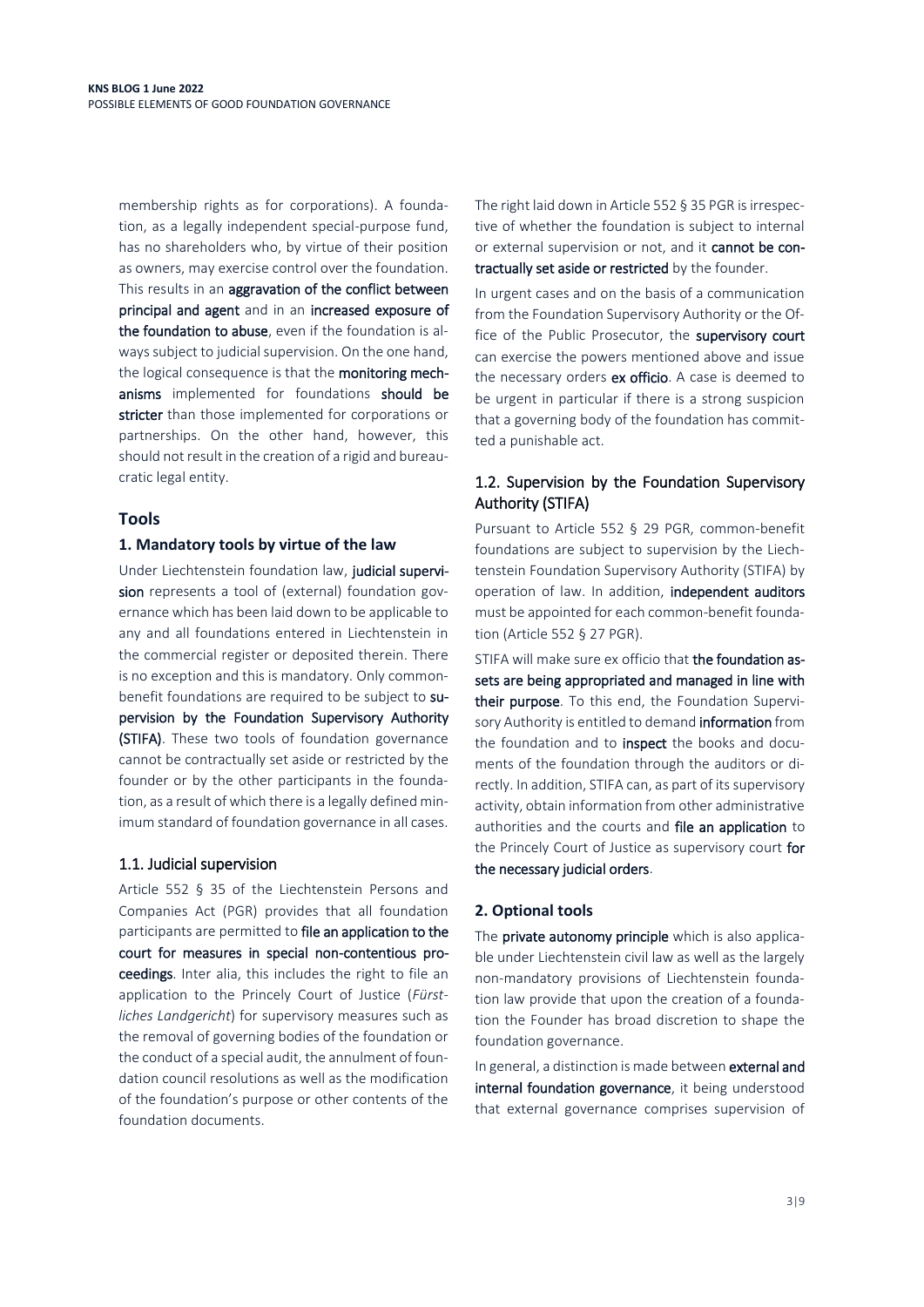the foundation by state / external bodies. Internal foundation governance, however, means supervision of the foundation by the **participants** themselves.

Liechtenstein foundation law combines elements of external and internal governance and, within the restrictions of the law, makes it possible to shape supervision rights or specific directions with regard to governing bodies and participants of the foundation more individually. $^1$ 

## 2.1. Internal governance

For deposited foundations, special importance must be given to internal governance. Deposited foundations are foundations which need not be publicly registered in the commercial register. In general, however, with regard to private-benefit foundations too, it is of great importance to shape internal governance with care, given that private-benefit foundations are not necessarily subject to supervision by the Foundation Supervisory Authority (STIFA).<sup>2</sup>

Examples of individual options of internal foundation governance are indicated below:

#### 2.1.1. Founder's rights of modification and revocation

Pursuant to Article 552 § 30 PGR, the Founder may reserve the right to revoke and/or modify the declaration of establishment in the foundation deed. These rights can be neither assigned nor bequeathed.

If the founder is a legal entity, no such rights may be reserved. For foundations set up under foreign laws, in particular, it is common practice to have a legal entity (e.g. a company with limited liability) act as a cofounder, with the aim to be able to exercise the founder's rights through it in the long run. Even though under Liechtenstein foundation law it is indeed possible that legal entities act as (co-)founders, it must be noted that the rights of revocation or modification are reserved to individuals as founders exclusively.

<sup>1</sup> *Nueber/Thun-Hohenstein*, Neues zum Informationsanspruch von Begünstigten einer liechtensteinischen Stiftung, PSR 2018, 20.

 $\overline{a}$ 

As a general rule, these rights have detrimental effects under tax law and result in tax transparency of the foundation, which means that the assets comprised in the foundation are deemed to be owned by the founder. However, some tax jurisdictions (Austria, for example) allow the founder to exercise rights of revocation or modification.

## 2.1.2. Rights of the beneficiaries to information and disclosure

Insofar as the foundation is not subject to external supervision by the Foundation Supervisory Authority pursuant to Article 552 § 29 PGR or by a controlling body as defined by Article 552 § 11 PGR, all foundation participants, in principle and by operation of law, have a right to information and disclosure to the extent that their rights are concerned. In addition to that, they have rights to file applications and the standing of a party in special non-contentious proceedings. The beneficiaries therefore exercise important monitoring functions within the framework of internal governance. In principle, all beneficiaries have these rights, irrespective of whether they are entitled beneficiaries as defined by Article 552 § 6 (1) PGR (beneficiaries with a current legal entitlement), prospective beneficiaries as defined by Article 552 § 6 (2) PGR (beneficiaries with a legal entitlement in the event of the occurrence of a condition or at a specified time), discretionary beneficiaries as defined by Article 552 § 7 PGR (beneficiaries without a legal entitlement) or ultimate beneficiaries as defined by Article 552 § 8 PGR (beneficiaries with a legal entitlement after liquidation of the foundation). Ultimate beneficiaries, however, have no rights to information and disclosure before the foundation has been dissolved (Article 552 § 9 (3) PGR).

The rights to information and disclosure comprise the right of the beneficiary concerned to inspect the foundation deed and the supplementary foundation deed as well as the regulations (if any), to receive

<sup>2</sup> *Nueber/Thun-Hohenstein*, Neues zum Informationsanspruch von Begünstigten einer liechtensteinischen Stiftung, PSR 2018, 20.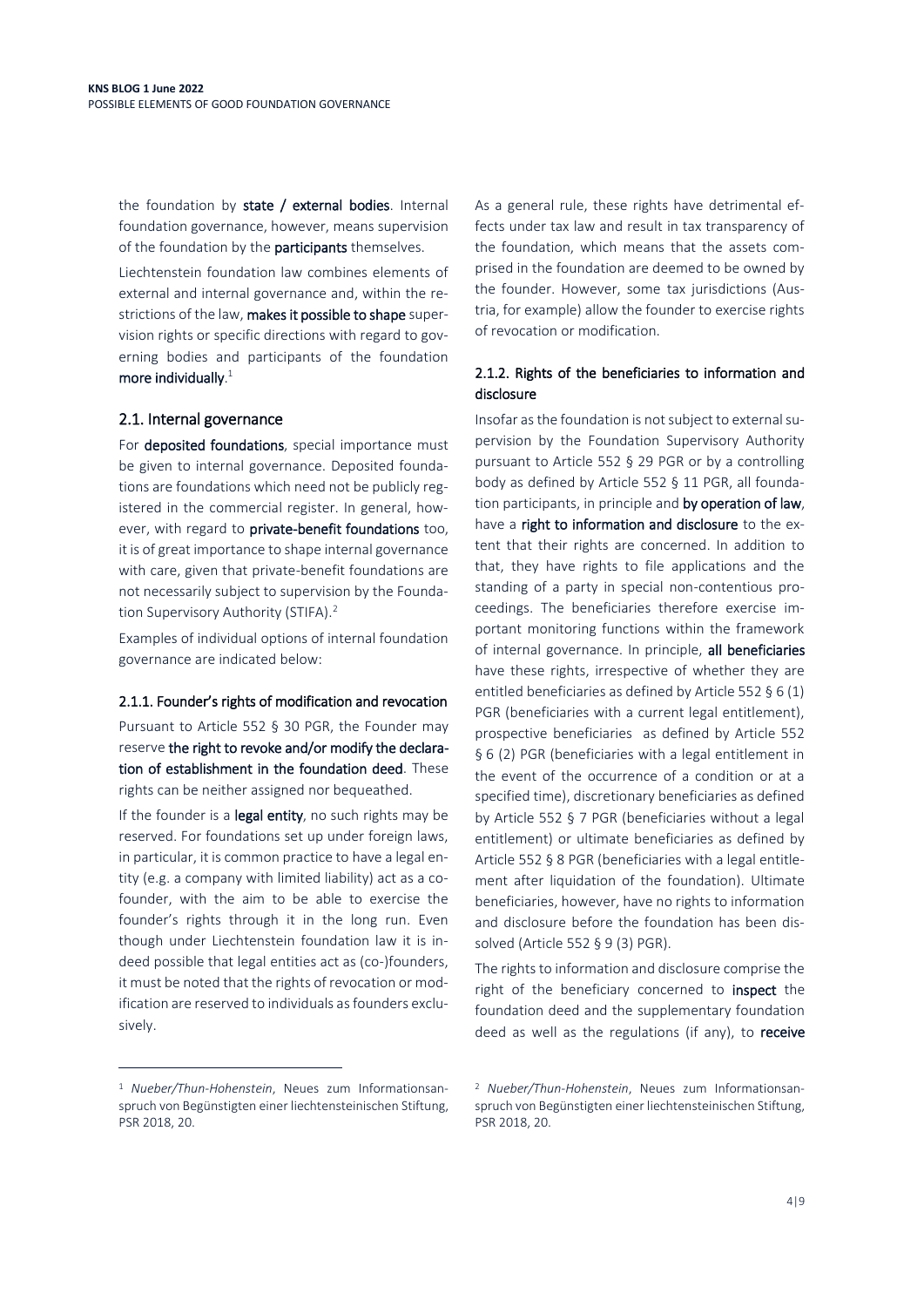information, obtain reports and the accounts with the right to inspect the business records and the business papers, as well as the right to conduct examinations and/or investigations (personally or through a representative), insofar as the rights of the respective beneficiary are concerned. However, oral information obtained from the foundation council is also covered by the right to disclosure.<sup>3</sup> In the event that the rights of the beneficiary refer thereto, there is a right, with regard to any holding company held by the foundation, to inspect the business records of these undertakings as well. 4

In principle, recent court decisions and legal writings have interpreted these monitoring rights broadly and in favour of beneficiaries. <sup>5</sup> Principally, there is no restriction in terms of time with regard to the right to information under the law, which is why the right to information also refers to time periods prior to the point in time when the beneficiary acquired the status of beneficiary.<sup>6</sup>

Finally, the consequence of this right of the beneficiaries to information is that the foundation council is under an obligation to inform the current beneficiaries (at least those whose names are known) of their status of beneficiary in a proactive manner so that they are indeed in a position to exercise their legal rights. Until the beneficiaries have obtained knowledge of their status of beneficiary, they are not able to exercise their monitoring functions and additional functions within the framework of foundation governance, which is of special importance if no other governing body (such as an advisory board of the foundation) has been entrusted with these functions. In our view, this right, which has been recognised by legal scholars, primarily relates to the current beneficiaries mentioned by name, whereas the members of a class of beneficiaries who have been defined only in abstract terms have no such right to be informed of their (possible) entitlement. In many cases, the

 $\overline{a}$ 

founder quite deliberately lays down a broad class of possible foundation beneficiaries so that future developments and changes in the founder's family, for example, can be taken account of. In such a scenario, it would not be practicable and not necessarily conducive to foundation governance, if a great number of persons were to be informed of their possible status of beneficiary. Upon the appointment of a member of the class of beneficiaries as beneficiary and usually upon such member receiving an allocation at the same time, the beneficiary concerned is generally informed of his/her beneficial interests, and as a result the foundation council fulfils its obligation to provide information on the beneficiary status. In cases of this kind, we recommend that the foundation be placed under supervision (see item 2.2.1 below) or that a controlling body be set up (see item 2.1.3 below) to secure the abstract class of beneficiaries.

### 2.1.3. Auxiliary bodies

Under Liechtenstein foundation law, it is possible to set up different auxiliary bodies which can perform different tasks from time to time. While the controlling body as defined by Article 552 § 11 PGR primarily performs monitoring tasks, other foundation bodies can be entrusted, pursuant to Article 552 § 28 PGR, with more or less extensive tasks of participation in the management of the foundation.

#### *Controlling body*

Concurrently with the declaration of establishment, a controlling body may be set up for the foundation in accordance with Article 552 § 11 PGR. If the founder has established such a body, the beneficiaries may only demand disclosure of information concerning the purpose and organisation of the foundation, and concerning their own rights vis-a-vis the foundation, and may verify the accuracy of this information by inspecting the foundation deeds and the regulations.

<sup>3</sup> *Gasser*, Liechtensteinisches Stiftungsrecht, Praxiskommentar<sup>2</sup> 182 marginal note 17 and 185 marginal note 20.

<sup>4</sup> *Gasser*, Liechtensteinisches Stiftungsrecht, Praxiskommentar<sup>2</sup> 184 marginal note 19.

<sup>5</sup> *Gasser*, Liechtensteinisches Stiftungsrecht, Praxiskommentar<sup>2</sup> 183 marginal note 17a, 185 marginal note 19 and 186 marginal note 21.

<sup>6</sup> see FL OGH 5.9.2015, 05 HG.2014.236 PSR 2016/10 = LES 2015, 2010.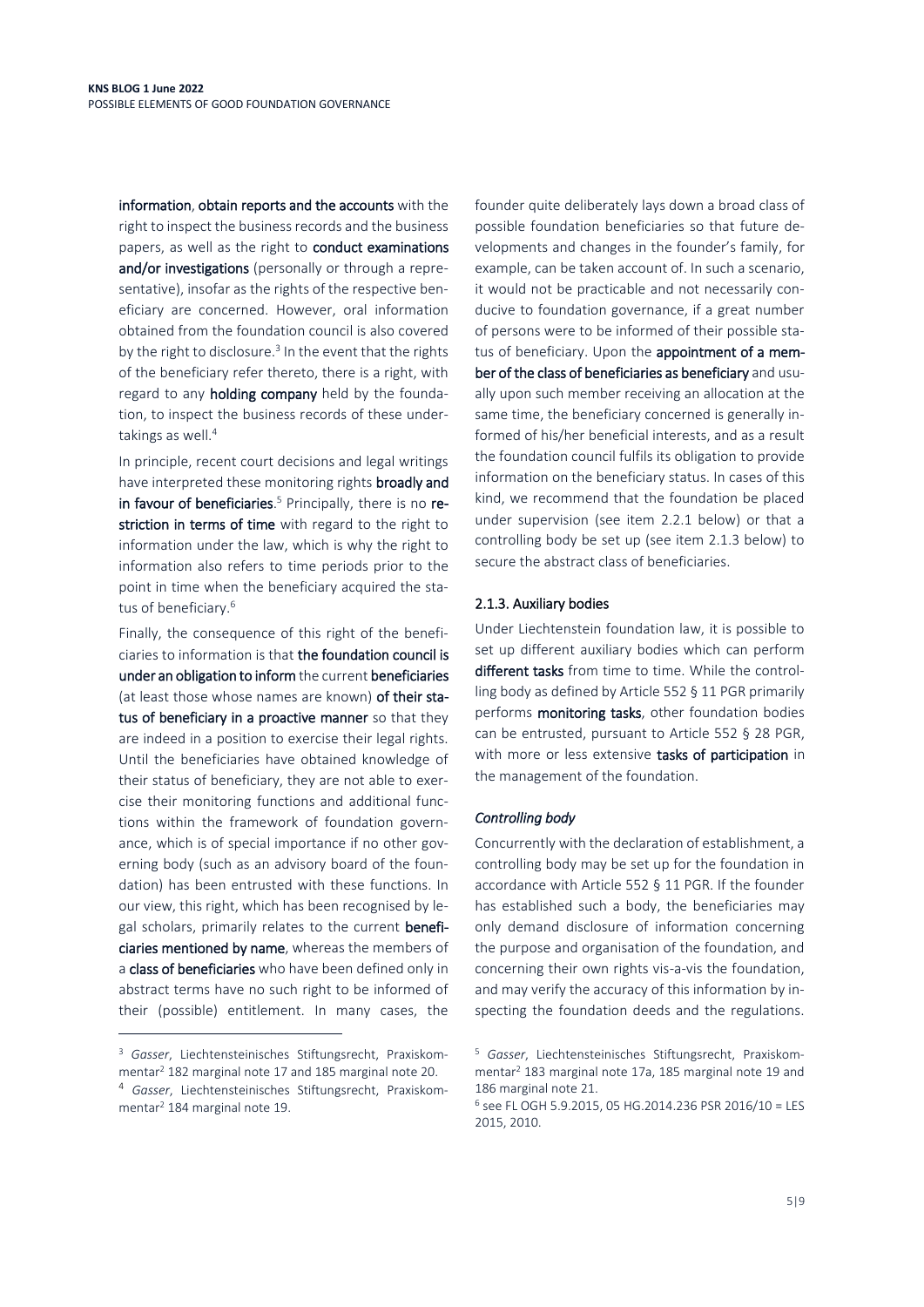The extensive rights of the beneficiaries to information and disclosure as mentioned above are thus not applicable if the founder has set up a controlling body for the foundation.

Pursuant to Article 552 § 11 (4) PGR, the controlling body is under an obligation to audit once a year whether the foundation assets have been managed and appropriated in line with their purposes. It must submit a **report** on the outcome of this audit to the foundation council. If there is no reason for objection, it shall be sufficient to provide confirmation that the foundation assets have been managed and appropriated in accordance with the purpose of the foundation and in conformity with the provisions of the law and the foundation documents. If, in the performance of its duties, the controlling body ascertains circumstances which jeopardise the existence of the foundation, it must report this fact to the beneficiaries (insofar as they are known to it), and to the court. Setting up a controlling body pursuant to Article 552 § 11 PGR makes special sense if there are legitimate reasons for restricting the beneficiaries' rights to information. For example, the provision of information to a beneficiary can be made contingent upon his/her personal maturity, and certain information can be re-

fused to him/her, if the founder or the foundation council takes the view that knowledge of such information by the beneficiary concerned might have detrimental or undesired effects on his future path in life.

Setting up a controlling body thus makes it possible to restrict the beneficiaries' monitoring function provided for under non-mandatory law, thus doing justice to legitimate confidentiality needs of the founder with regard to the foundation assets and the foundation management, while ensuring adequate foundation governance at the same time. The law provides for three possible independent controlling bodies:

- 1) The founder,
- 2) The auditors,
- 3) One or more **individual(s)** mentioned by the founder by name with specialist knowledge in the fields of law and business.

#### *Other foundation bodies*

Setting up a controlling body pursuant to Article 552 § 11 PGR must be distinguished from setting up socalled "other foundation bodies" pursuant to Article 552 § 28 PGR which leaves the beneficiaries' rights to information and disclosure unaffected.

A foundation advisory board, in particular, can be set up as another foundation body. The founder himself/herself or one or more member(s) of his/her family can be member(s) of the foundation advisory board. The appointment of a **protector** who/which can be an individual or a legal entity (a company with limited liability or an establishment, for example) is functionally the same as a foundation advisory board. The tasks of the foundation advisory board vary in practice, so that, apart from the function as a mere monitoring body, the foundation advisory board can also be granted more or less extensive rights of participation in the foundation management, including rights to give consent, to be heard, to cast a veto or to make proposals, for example. In order to be able to exercise its rights effectively, the foundation advisory board also needs to be granted rights to receive information and disclosure of information from the foundation council and other foundation participants, which rights are necessary for the foundation advisory board to perform its tasks. In practice, the presentation, by the foundation's auditors, of the audit report is of main importance. Quite often, the foundation advisory board is also endowed with the right to appoint and remove the members of the other foundation bodies, i.e. the foundation council and/or the auditors. Finally, the participation of the foundation advisory board may be indicated for factual decisions with importance to the foundation management, for example in connection with the modification of the foundation documents, distributions to the beneficiaries or the restructuration or termination of the foundation.

Under foundation law, it is also possible to appoint a so-called collator. A collator has the right to appoint single beneficiaries from among the class of beneficiaries defined by the founder in the foundation documents. Another common occurrence in practice is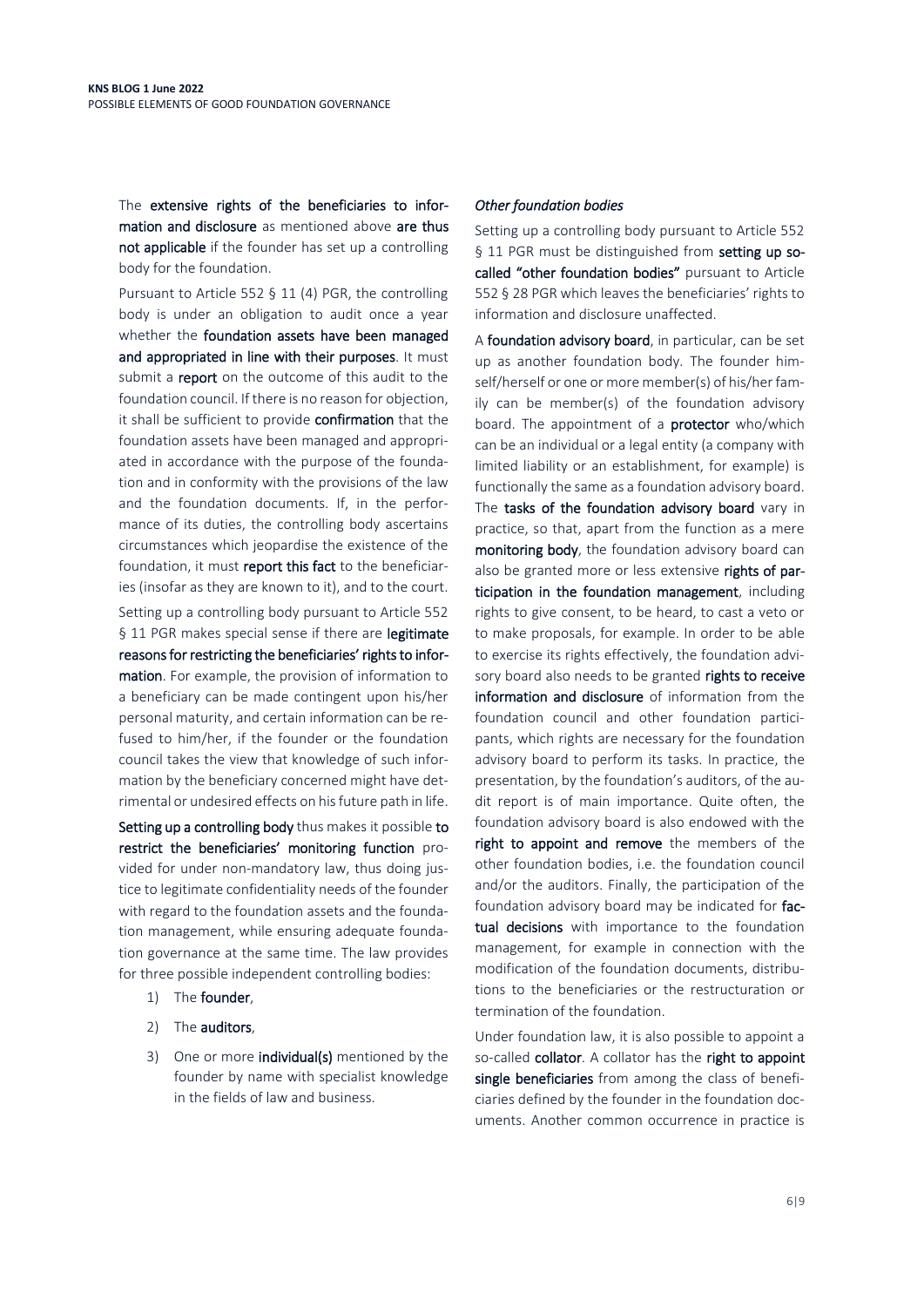that a legal entity is appointed as the collator the shares of which are held by the founder and/or the members of his/her family. The shares in this specialpurpose vehicle and thus the right to appoint beneficiaries can be bequeathed or otherwise transferred.

## 2.1.4. Internal regulations

For the further specification of the foundation deed or the supplementary foundation deed, the founder, the foundation council or another governing body of the foundation may issue internal directives in the form of regulations if the right to do so has been reserved in the foundation deed (Article 552 § 18 PGR).

Any such regulations contain implementing provisions regarding the primary foundation documents, i.e. the foundation deed and the supplementary foundation deed from which they are derived. In the event of a conflict between a provision contained in the regulations and the provisions contained in the primary foundation documents, only the latter must be applied.

Regulations can be used in particular for the specification of powers, duties and competences of the foundation's governing bodies as well as for the determination of the internal procedures and the decision-making processes (e.g. as rules of procedure of the foundation council or as foundation advisory board regulations). Regulations may also contain provisions on the fees granted to governing bodies of the foundation and their entitlement to the reimbursement of expenses (fees regulations). Often regulations lay down specific provisions which are binding upon the foundation's governing bodies with regard to the management and investment of the foundation assets (asset management regulations). Finally, distribution regulations can be issued for the specification of the distribution policy and for making distributions to foundation beneficiaries. As regards discretionary foundations in particular, this creates a high degree of transparency for the beneficiaries with regard to the discretionary powers vested in the foundation council.

The power to issue regulations must be laid down in the foundation deed and can be granted to the founder or a governing body of the foundation. As early as upon the creation of the foundation in particular, the founder can issue one or more regulations or reserve this right to be exercised at a later point in time.

## 2.2. External governance

External governance as part of foundation governance means monitoring elements which are exercised by **independent third parties** rather than by foundation participants. The use of tools of external foundation governance is in principle associated with a restriction of internal monitoring rights, mainly those of the foundation beneficiaries.

The following examples of external foundation governance are set out below:

## 2.2.1. Voluntary supervision by the Foundation Supervisory Authority (STIFA)

Private-benefit foundations are not subject to external supervision by the Liechtenstein Foundation Supervisory Authority (STIFA). However, by including a provision to this effect in the foundation deed, private-benefit foundations can be placed under the supervision of STIFA voluntarily.

STIFA then makes sure ex officio that the foundation assets are being managed and appropriated in line with their purposes. In this process, independent auditors must be appointed for the foundation. The consequence of this kind of supervision is that the monitoring rights to which the beneficiaries are entitled pursuant to Article 552 § 9 PGR are suspended (Article 552 § 12 PGR).

## 2.2.2. Appointment of auditors

While the appointment of auditors is mandatory for common-benefit foundations pursuant to Article 552 § 27 (1) PGR, it is within the discretion of the founder of a private-benefit foundation to decide as to whether or not auditors for the audit of the annual accounts must be appointed for the foundation. In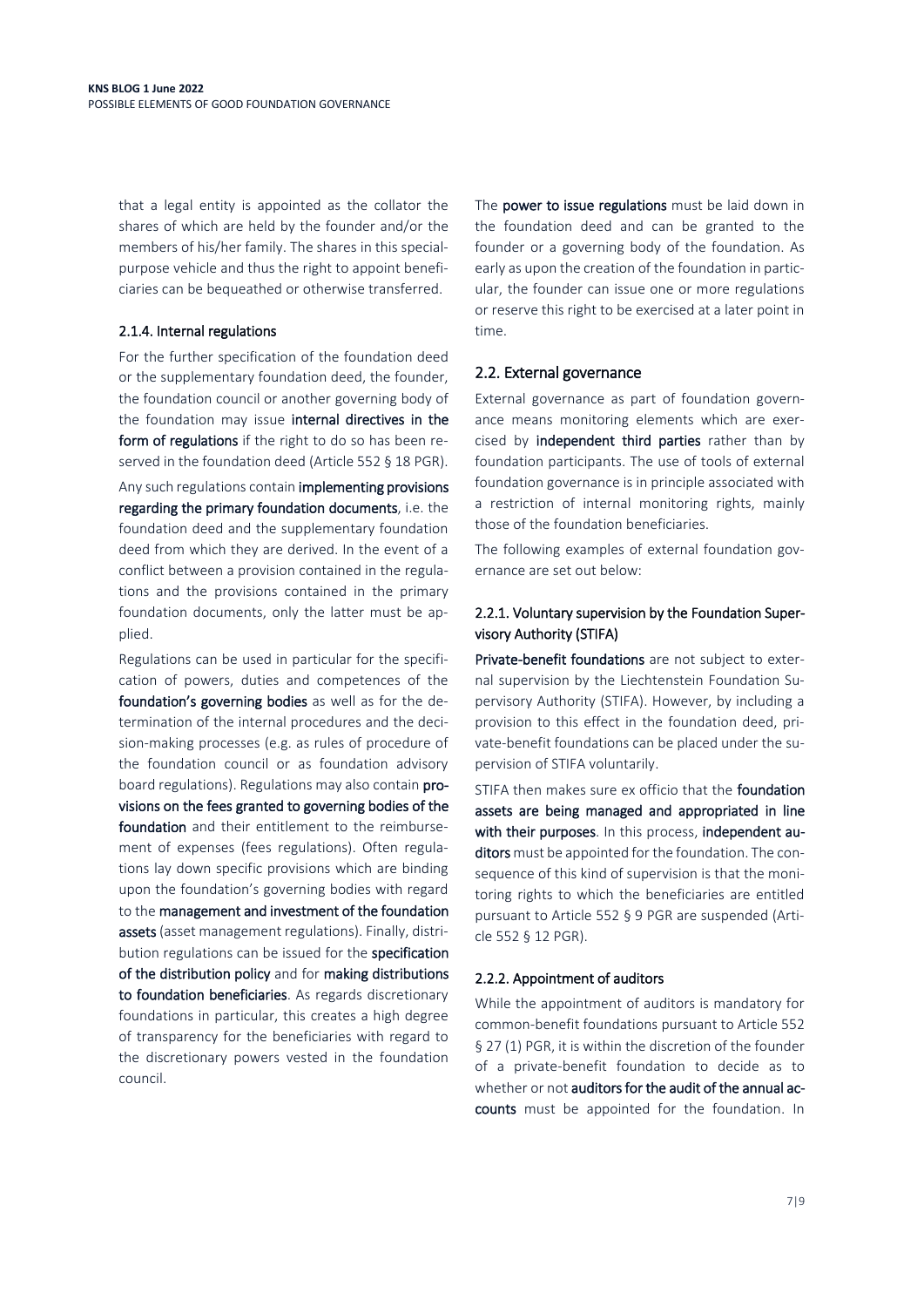addition, pursuant to Article 552 § 11 (2) (1) PGR, the founder may appoint auditors as a controlling body, as a result of which the rights of the beneficiaries to information and disclosure are restricted accordingly. Article 552 § 27 (4) PGR provides that the auditors, as a governing body of the foundation, are under an obligation to audit once a year whether the **foundation** assets are being managed and appropriated in accordance with their purposes. They must submit a report on the outcome of this audit to the foundation council and, where applicable, to STIFA (if the foundation is under its supervision). If there is no reason for objection, it shall be sufficient to provide confirmation that the foundation assets have been managed and appropriated in accordance with the purpose of the foundation and in compliance with the provisions of the law and the foundation documents. If, while performing their duties, the auditors ascertain facts which jeopardize the existence of the foundation, they shall also report on this. If the foundation is subject to supervision by STIFA, the latter may demand from the auditors disclosure of all facts of which they have become aware during the course of the audit.

## **Limits of foundation governance**

The manner in which foundation governance is shaped is firstly limited by the mandatory provisions of Liechtenstein civil law and by foundation law in particular. For example, the power to manage the foundation's business and to represent the foundation in its relations with third parties is reserved to the foundation council exclusively as a mandatory governing body of the foundation. It is thus impermissible that an auxiliary body such as the foundation advisory board actually act as the foundation council.

However, not only do the mandatory provisions of foundation law have to be complied with, but in general it is not recommended to make full use of the extensive possible influence and rights of modification which the liberal Liechtenstein foundation law grants to the founder. The ultimate question to be asked will always be what the founder wishes and what he/she does not wish. Generally, there is a fundamental interest on the part of the founder to exercise

comprehensive control of the foundation assets and the foundation management even after the foundation's creation. This departure from the principle of separation and solidification, enshrined in foundation law, may, however, lead to detrimental side effects with regard to the ownership of the foundation assets for tax purposes, asset protection and the minimisation of compulsory portion rights, thus undermining essential objectives pursued by the founder to shape the foundation. For example, there is a risk that the founder's creditors - in particular if he/she is exposed to personal liability as an entrepreneur - seize a potential right of the founder to modification or revocation, thus gaining access to the assets comprised in the foundation. The reservation of a right of revocation is thus in conflict with the intended asset protection function of the foundation. Furthermore, if the founder has extensive powers to exert influence on, and to have access to, the foundation assets, this results in the fact that no real financial sacrifice has been made by the founder and that the transfer of assets will not trigger any deadlines after the expiration of which the foundation assets are safe from being used for an augmentation of the compulsory portion. Endowing assets to a foundation which is controlled extensively may thus lead to an undesired claim for augmentation of the compulsory portion by the founder's family members entitled to a compulsory portion, even if many years have passed between the transfer of assets and the founder's death.

During the foundation's creation, the founder will ultimately have to ask himself/herself about the tax consequences of the foundation's creation. Liechtenstein foundation law, which is extremely liberal by international standards, and the manner in which foundation governance may be shaped thereunder must be seen against the background of the restrictions applicable under the respective (foreign) tax law. In this context, the key question is as to whether the foreign tax jurisdiction regards the Liechtenstein foundation concerned as a separate entity subject to taxation (and thus as intransparent for tax purposes) and deems that the foundation assets and the income therefrom are owned by it, or as to whether the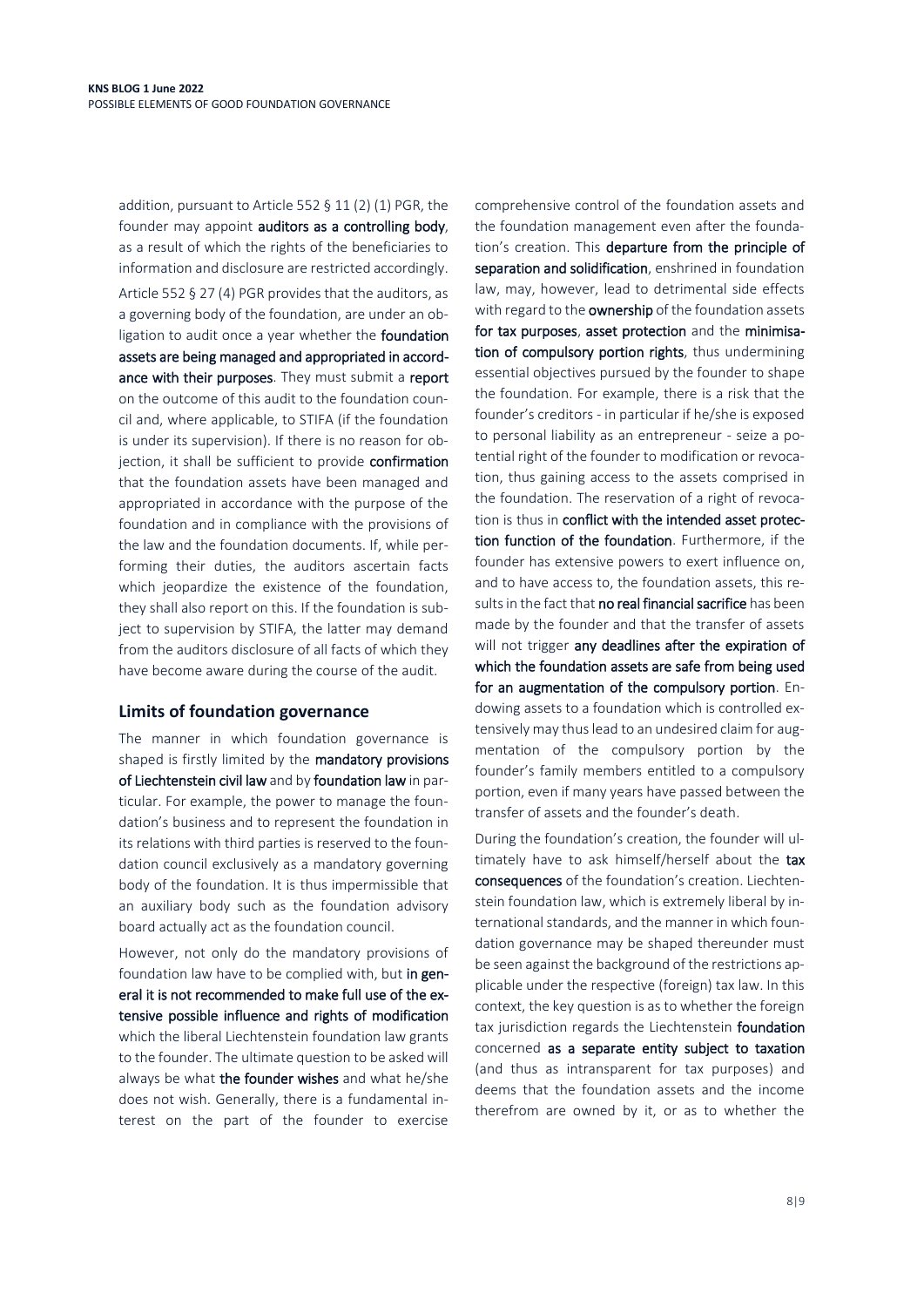founder himself/herself or one or more foundation beneficiary (beneficiaries) are regarded as the owners, for tax purposes, of the foundation assets and the income therefrom. In the latter case, the foundation is deemed to be transparent for tax purposes. The tax qualification is largely dependent upon the manner in which the foundation governance is shaped, and upon the rights reserved to the founder, his/her family or other participants. For example, the appointment of the founder as a member of the foundation council results in the fact that the foundation can no longer be qualified as intransparent under Austrian tax law, whereas such an appointment is accepted in Germany. On the other hand, the reservation of a right of modification or revocation in the foundation documents has no tax consequences under Austrian law, whereas both in Germany and in Switzerland any such foundation becomes transparent for tax purposes. Finally, special care must be taken when rights to remove the members of the foundation's governing bodies are granted, in particular if they can be removed without important reason.

Therefore, the tax qualification of the foundation in the jurisdictions concerned must always be investigated on a case-by-case basis so that undesired detrimental tax consequences can be avoided.